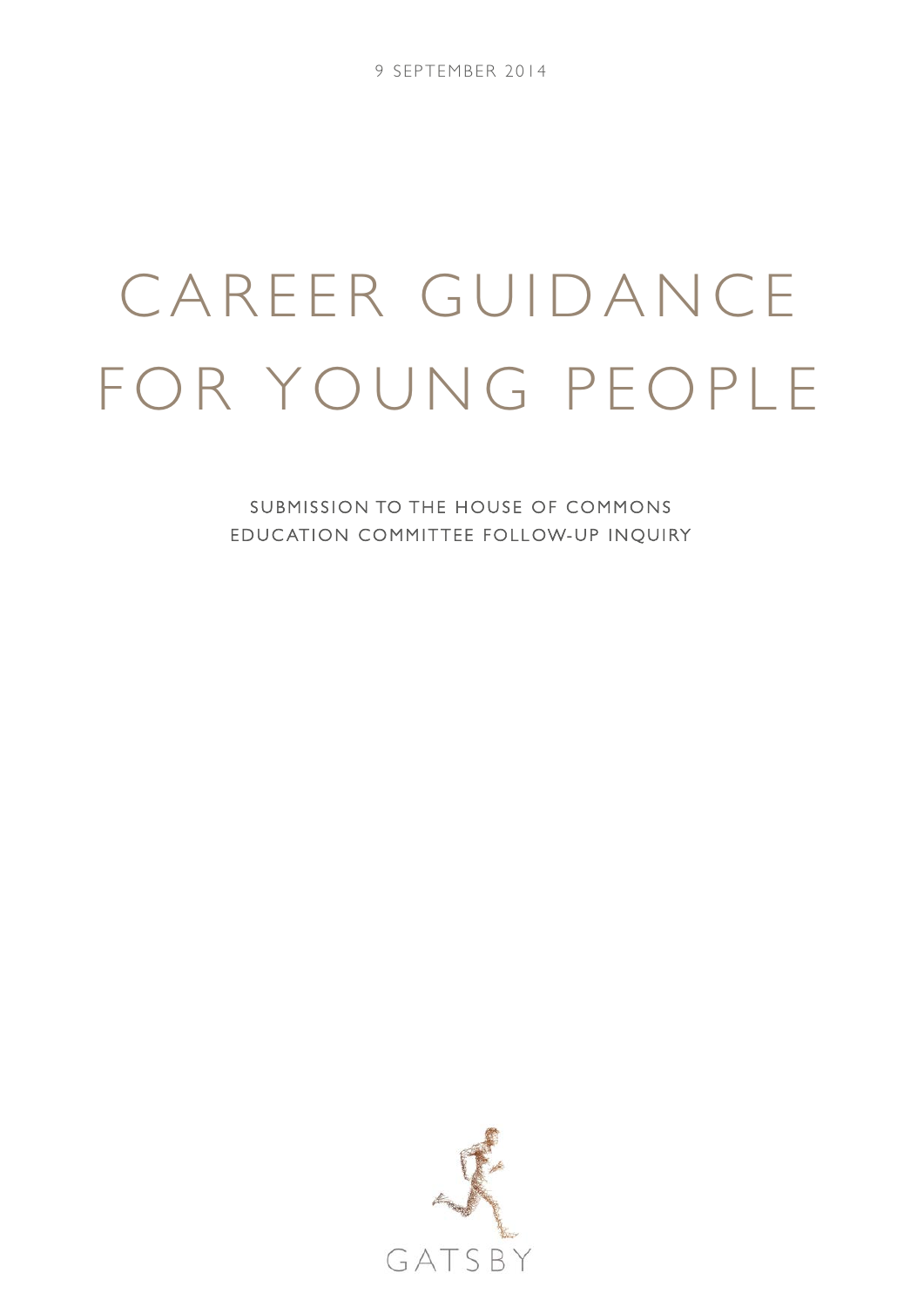### **SUMMARY**

- The Gatsby Foundation has a long-standing interest in career guidance. In April 2014 we published Good Career Guidance, providing eight benchmarks for career guidance, based on a wide-ranging international study.
- − Our study concluded that, while there is no single 'magic bullet' for career guidance, doing a number of things (identified by our benchmarks) consistently and well can significantly improve the quality of career guidance provision.
- Engagement with employers, through multiple encounters and work experience, are essential for giving pupils an authentic picture of the world of work. We welcome the emphasis on the role of employers in the government's 'inspiration' initiative. Employer engagement alone however is not enough: it must be accompanied by a range of school-based actions.
- It is right to give schools the responsibility for career guidance, but there needs to be stronger incentives for schools to do it well. Destination measures are an important incentive, but they are not yet fit for purpose. Schools should be given the responsibility for publishing their own destination data for three years after pupils have left the school.
- Schools' career guidance arrangements need to be stable and well understood by pupils, parents, teachers and employers. Each school should make this known by publishing a Careers Plan, though this does not need to be done annually.
- The National Careers Service needs a much wider remit to work with schools. It should be reconstituted as an independent agency with its own board on which employers are strongly represented.
- Face-to-face guidance is an essential part of the career guidance mix. It must always be given in the interest of the pupil alone, by an appropriately trained person who need not necessarily be external to the school.
- Huch more needs to be done to promote the value of apprenticeships to pupils.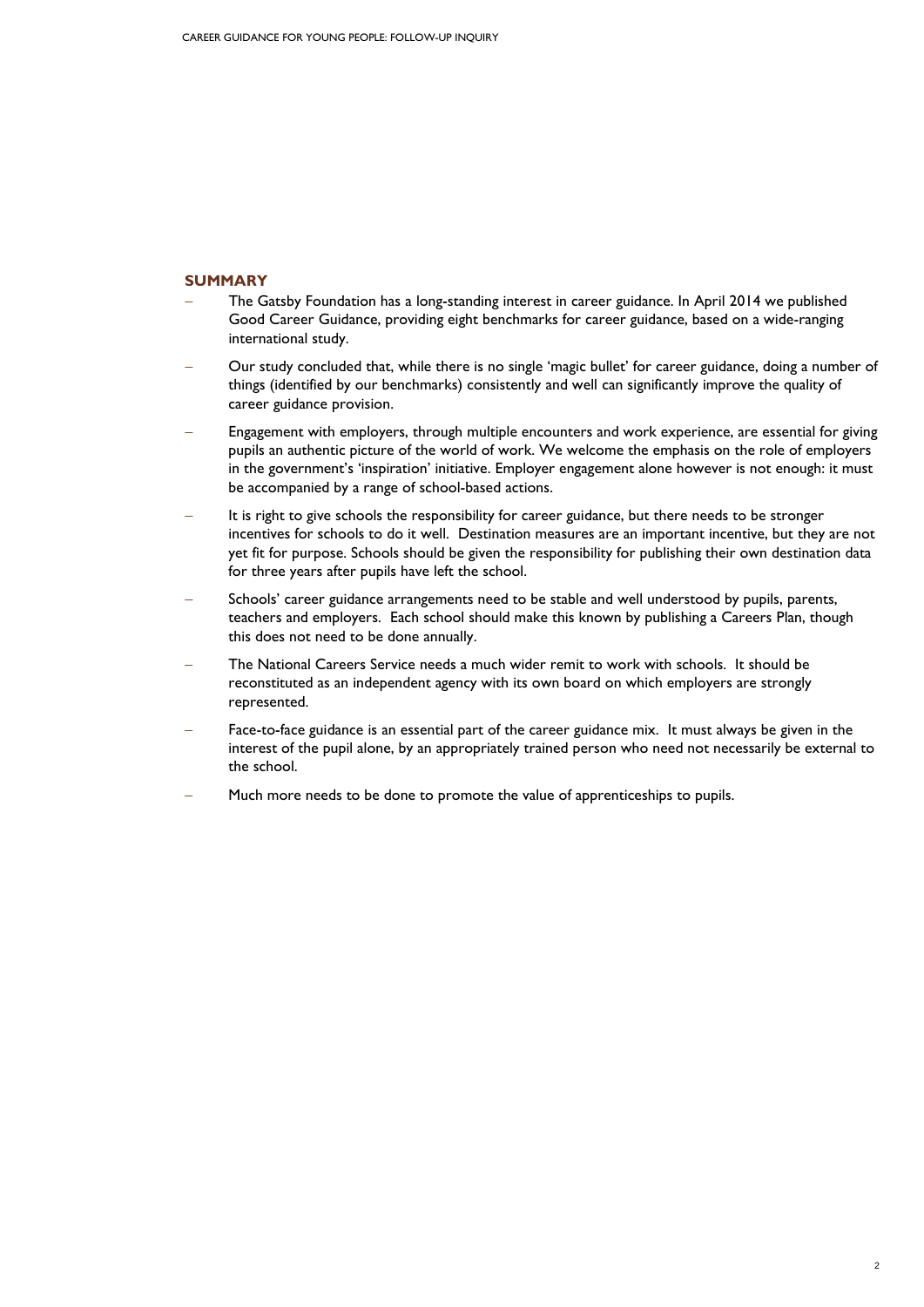# **INTRODUCTION**

- Gatsby is a Trust set up in 1967 by David Sainsbury (now Lord Sainsbury of Turville) to realise his charitable objectives. We focus our support on the following areas:
	- Plant science research
	- − Neuroscience research
	- Science and engineering education
	- Economic development in Africa
	- Public policy research and advice
	- − The Arts
- 2 As part of our support for science and engineering education, Gatsby has a long-standing interest in career guidance. In April 2014, we published *Good Career Guidance*, the results of a year-long international study carried out by Sir John Holman to distil the key features of good career guidance. The report sets out eight benchmarks for good career guidance, and our response to this consultation is based largely on the evidence in that report, which is available at [http://www.gatsby.org.uk/GoodCareerGuidance.](http://www.gatsby.org.uk/GoodCareerGuidance) Hard copies of the report are available on request.
- 3 The government says that 'there is no international model that is perfect' (DfE para  $5^{\prime}$ ) and we agree. There is, however, evidence from overseas and from the best English schools that identifies the features of effective career guidance, and these features make up our benchmarks. Our study concludes that there is no single 'magic bullet' for career guidance: it is a matter of doing a number of things – identified in the benchmarks – consistently and well.
- 4 The government's written evidence to the Committee's inquiry, and the statutory guidance issued in April 2014, place great emphasis on the importance of engagement with employers. We agree: the best schools in this country and overseas offer multiple opportunities for encounters with employers so students can build a picture of the world of work and begin to decide what kind of job is for them. But this is not sufficient on its own: the 'pull' of employers needs to be complemented by a gentle 'push' from schools. Without exception, in the successful countries, and the successful English independent schools we have studied, schools provide students with guidance to complement encounters with employers and work experience.

#### **SCHOOLS' STATUTORY DUTY**

 $\overline{a}$ 

- 5 We agree with the government's policy of transferring responsibility for career guidance to schools. This is consistent with the wider policy of delegation of budgets and decision-making to schools, which are indeed best placed to make decisions about what works for their pupils. But Ofsted's September 2013 report showed just how patchy the provision of guidance is, and indeed how poor it is in many schools.
- 6 The government points to 'positive developments in the school system' (DfE para 10), but there is no evidence that the current arrangements will lead to the radical improvements needed. By placing such faith in employer engagement alone, the government is putting all its eggs in one basket when what is needed is a range of measures. The government believes that the revised statutory guidance for schools 'provides a clear framework for schools' (DfE para 12), but the reality is that it is far from clear what schools need to be doing.

<span id="page-2-0"></span> $^{\rm 1}$  References are to paragraphs in DfE's written evidence to the Education Committee's inquiry.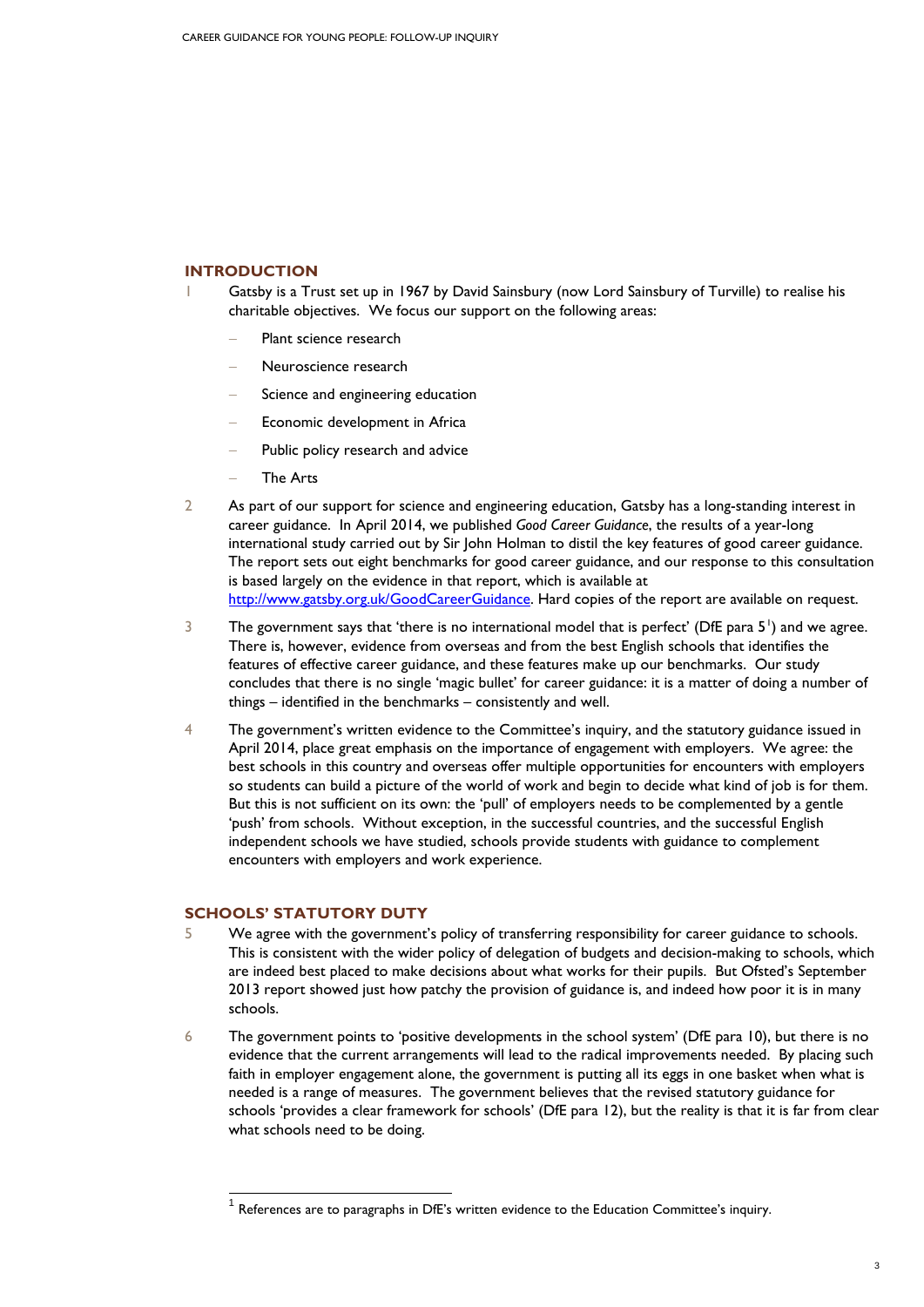7 If responsibility is to be discharged by schools, there need to be incentives to encourage them to provide high quality career guidance for all their pupils. It is true that Ofsted has enhanced its scrutiny of career guidance (DfE paras 14 and 23) and this is good, but it will never be sufficient because Ofsted does not routinely inspect all schools. It cannot be assumed that the schools that escape inspection necessarily have good career guidance. We agree that destination measures are a key incentive, but we do not think they are yet fit for purpose (see below).

### **EMPLOYER ENGAGEMENT**

- 8 We welcome the emphasis on the role of employers in the government's 'inspiration' initiative. It is true that a multitude of organisations are being set up to encourage employer engagement (DfE para 7), but from the perspective of the school this diversity can be baffling and it can be difficult to know where to start. There is no systematic national data on quality or coverage and our *Good Career Guidance* report calls for a comprehensive review of employer engagement, focussing on what should be done to make sure that every school has the high quality employer links it needs.
- 9 Our international study shows that pupils need a combination of multiple encounters with employers, to build a picture of the world of work, and more in-depth work experience. Work experience opens pupils' eyes to the realities of the workplace: the need to dress and behave in the expected way, to arrive punctually and follow instructions accurately.
- 10 The school survey we carried out as part of *Good Career Guidance* indicates that under 50% of schools now provide traditional work experience for under-16s. However, as part of the raising of the education participation age to 17 in England, work experience now forms a required part of 16-19 study programmes, in which schools and colleges are expected to offer their post-16 pupils 'high quality and meaningful' work experience (DfE para 47). We support this move, but it remains to be seen how much it will happen in practice, and close monitoring is needed.

## **DESTINATION MEASURES**

- 11 We see destination measures as the key incentive for schools to do better in career guidance. No headteacher wants to publish destination data showing their pupils are ending up unemployed or in low skill jobs. But the current destination measures fall well short of what is needed, despite recent minor changes described in the DfE's evidence (para 25). Only Key Stage 4 education destinations are currently published in school performance tables. Key Stage 5 destinations, including employment destinations, are only published as an 'experimental statistical release' on the DfE website, where they are hard to find. The government says it will make such data part of performance tables in the future (DfE para 25), but it gives no date.
- 12 We recommend that the responsibility for publishing destinations should be transferred to schools. Every secondary school should be responsible for publishing the destinations of all its pupils for three years after their leaving date. The published destination data should be at an aggregated level, showing the main categories of employment, apprenticeship and further and higher education. The responsibility should be placed on schools, but they should have the support of HESA, NCCIS and other agencies that are currently involved in collecting destination data for the government.
- 13 Publishing reliable destination data will help incentivise schools to prioritise career guidance. But there are other advantages in schools collecting and analysing their own destination data. It is an important part of self-evaluation: by looking at trends and patterns, schools can check how well they are succeeding in raising aspirations and challenging stereotypes. Collecting this data helps the school to maintain a comprehensive database of alumni to whom they may be able to turn when the school is running employer engagement events.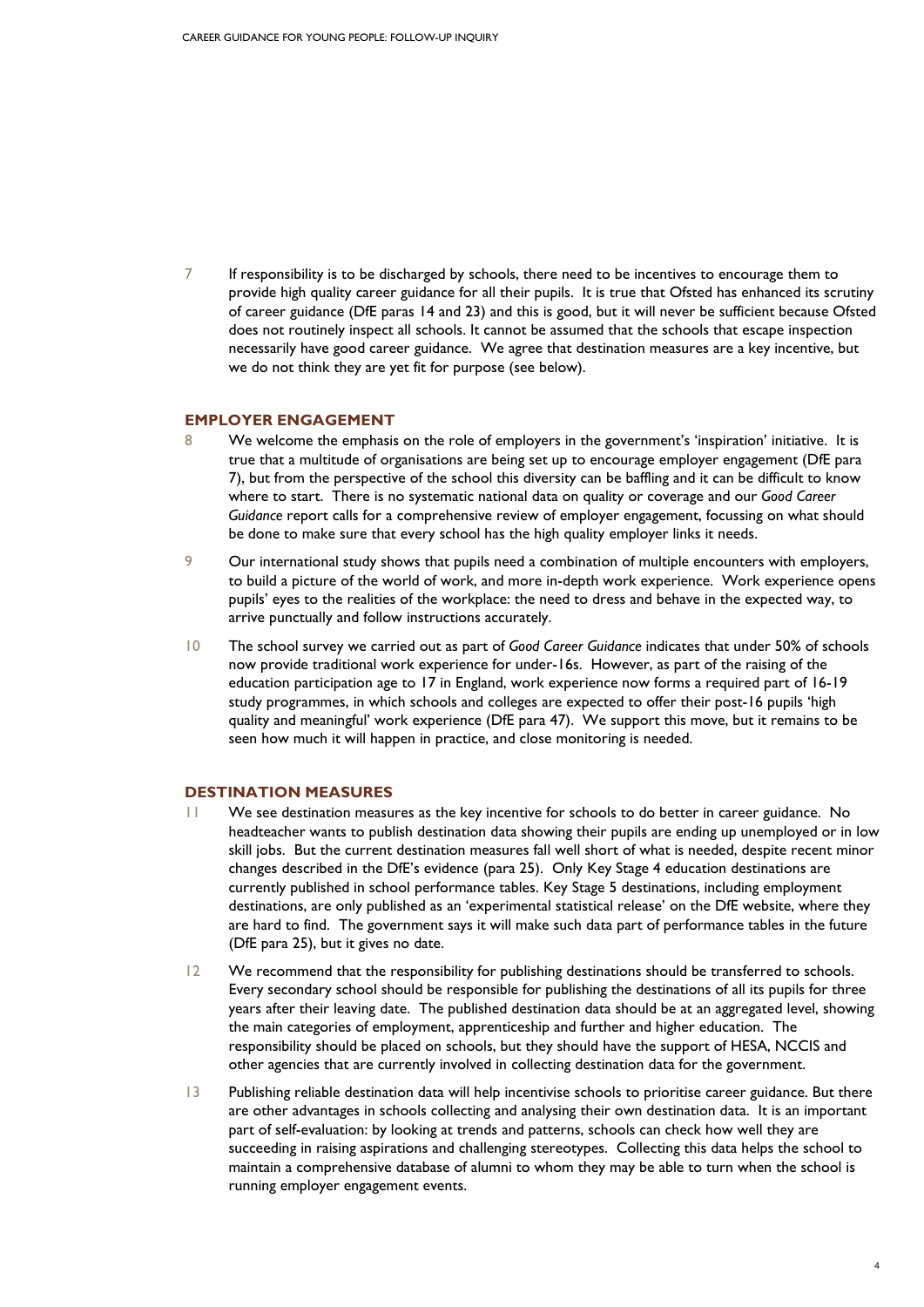# **A SCHOOL CAREERS PLAN**

 $14$  A feature of the best career guidance systems internationally is that they are stable and well understood by pupil, parents, teachers and employers. These stakeholders need to know exactly what will happen in the career planning cycle, and when, so parents know when and how to support their children and employers can plan their schools engagement activities. We therefore recommend that every school should have a Careers Plan published on its website, which would enable stakeholders to see how the school is planning to meet the statutory guidance. However, we agree with the government that requiring schools to publish an annual careers plan would be an unnecessary piece of bureaucracy (DfE para 27). If the arrangements are well planned and stable, it will not be necessary to re-publish them every year, other than the critical dates.

## **THE NATIONAL CAREERS SERVICE**

- 15 We agree with the government that a return to the 'Connexions' model of a national network of careers advisers is undesirable (DfE para 10). It is right that responsibility for providing this guidance is transferred to schools, provided the right incentives are in place to encouraged schools to prioritise career guidance highly. So we do not advocate that the National Careers Service (NCS) should recreate a national network of career advisers.
- 16 However, we consider that the current remit of the NCS with regard to schools is wholly inadequate, and we recommend that it should significantly expand its work with schools, young people and parents. In particular, the NCS should:
	- develop and extend its online services targeted at schools, young people and their parents, and support training in their use;
	- − provide a channel for live labour market information from the 'LMI for All' data source;
	- − disseminate good practice in career guidance to schools;
	- support schools in creating their Careers Plan; and
	- − collaborate with employers' organisations to broker employer encounters with schools. We are pleased to note that the government has already extended the role of the NCS in this way (DfE para 30).
- 17 To make it more responsive to employers, the NCS should be reconstituted as an independent agency with its own board on which employers are strongly represented, alongside schools and colleges. One possible model for the future status of the NCS is the Education and Training Foundation (ETF), the government-funded organisation responsible for supporting the professional development of teachers in further education. Although it receives government funds, ETF is constituted as an independent charity with its own board.

# **FACE-TO-FACE GUIDANCE**

- 18 We regret that the policy debate about career guidance has become polarised, with employer engagement on one side and professional career guidance on the other. This is a false dichotomy: the international evidence shows you need both. It is the international norm for face-to-face guidance to be available when students need it, especially when they are making subject choices. This should be the case in all English schools, though we would stop short of saying it should be compulsory for every pupil whether they want it or not.
- 19 Guidance must be impartial and always in the interests of the pupil alone. This is especially important in 11-18 schools, where there is an incentive to keep the pupil in the school even if it is not in their best interests. Guidance needs to show pupils the opportunities available in apprenticeships and